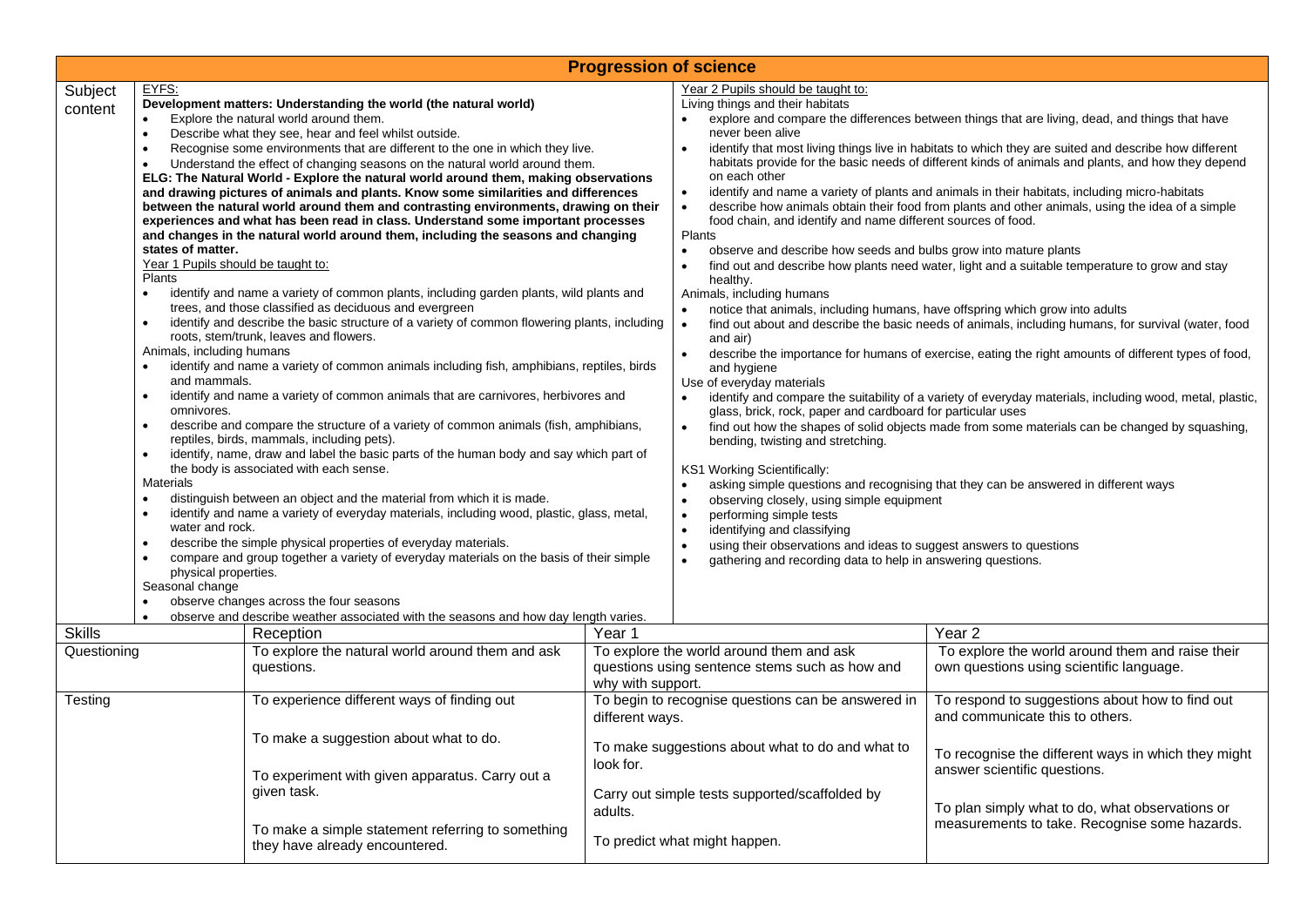|                                    |                                                                                                                |                                                                                                                                          | To sometimes predict the outcome of an<br>investigation.                                                                                  |
|------------------------------------|----------------------------------------------------------------------------------------------------------------|------------------------------------------------------------------------------------------------------------------------------------------|-------------------------------------------------------------------------------------------------------------------------------------------|
| Observing                          | Describe what they see, hear and feel whilst<br>outside.                                                       | With help, to observe closely using simple<br>equipment. To observe changes over time with adult<br>modelling.                           | To observe closely using simple equipment.<br>Observe changes over time.                                                                  |
| Gathering and recording<br>data    | To observe changes in something.                                                                               | To talk about results in everyday terms (e.g. this<br>one is bigger).                                                                    | To measure using standard units.                                                                                                          |
|                                    | To know that information can be gathered from<br>books.                                                        | With support, to use simple equipment to gather<br>data.                                                                                 | To learn how to use simple equipment (e.g. hand<br>lenses, egg timer) to gather data.                                                     |
|                                    | To observe teacher putting results in a table.<br>With help, explore the use of charts prepared by the         | With support, to answer questions by using<br>secondary sources of information.                                                          | To use secondary sources of information to answer<br>questions.                                                                           |
|                                    | teacher. E.g. cut and stick objects, tick or draw                                                              | To record results through drawing and or a simple<br>table prepared by the teacher.                                                      | To present results in a simple table with headings<br>initially provided by the teacher.                                                  |
|                                    |                                                                                                                | To draw on a pictogram or other chart prepared by<br>the teacher and create class bar charts.                                            | To use pictograms to display results, draw bar<br>charts with help.                                                                       |
| Identifying and classifying        | To identify what is the same and what is different.<br>To describe or show what they did and what<br>happened. | To make simple comparisons and groupings that<br>relate to differences and similarities between<br>objects, materials and living things. | To use simple features to compare objects,<br>materials and living things and decide how to sort<br>and group them.                       |
|                                    |                                                                                                                | To draw or simply state what happened.                                                                                                   | To compare results, look for similarities and<br>differences. With guidance, begin to notice patterns<br>and relationships                |
|                                    |                                                                                                                | To begin to group and classify.                                                                                                          | To group and classify in different ways                                                                                                   |
| Suggesting answers to<br>questions | To talk about what happened.<br>To listen to the teacher using scientific vocabulary.                          | To say what their observations show. Draw simple<br>conclusions and explain what they did.                                               | To use their observations and ideas to suggest<br>answers to questions. Talk about what they have<br>found out and how they found it out. |
|                                    |                                                                                                                | To begin to use simple scientific vocabulary with<br>prompting from the teacher.                                                         | To use scientific vocabulary competently and<br>appropriately.                                                                            |

## **How will we implement science in our school?**

- Planned teaching of science each **half term** through enquiry lessons in EYFS, which is progressive, and provide purpose and meaning for children. For KS1 this is a weekly discrete science lesson.
- Our termly '**sparky starts'** provide opportunity the explore the natural world, our local community and focus on natural curiosity and questioning. It allows opportunity to learn through first hand experiences and practical tasks.
- Children will use science in their **classrooms** as part of their daily life at school to apply skills taught. For example, continuous provision, independent selection in **COOL time.**
- Weekly **Forest School** sessions ensures additional coverage of seasonal change, plants and habitats across the school.
- Evidence of science can be seen in individual pupil science books (in KS1), on Tapestry, class learning journey displays and on enquiry medium term planning and enquiry organisers.
- Each half term, children have opportunity to develop their working scientifically skills. This is usually in the form of a **science investigation** and fair testing, but also provides opportunity to observe over time, research, sort/classify and noticing patterns.